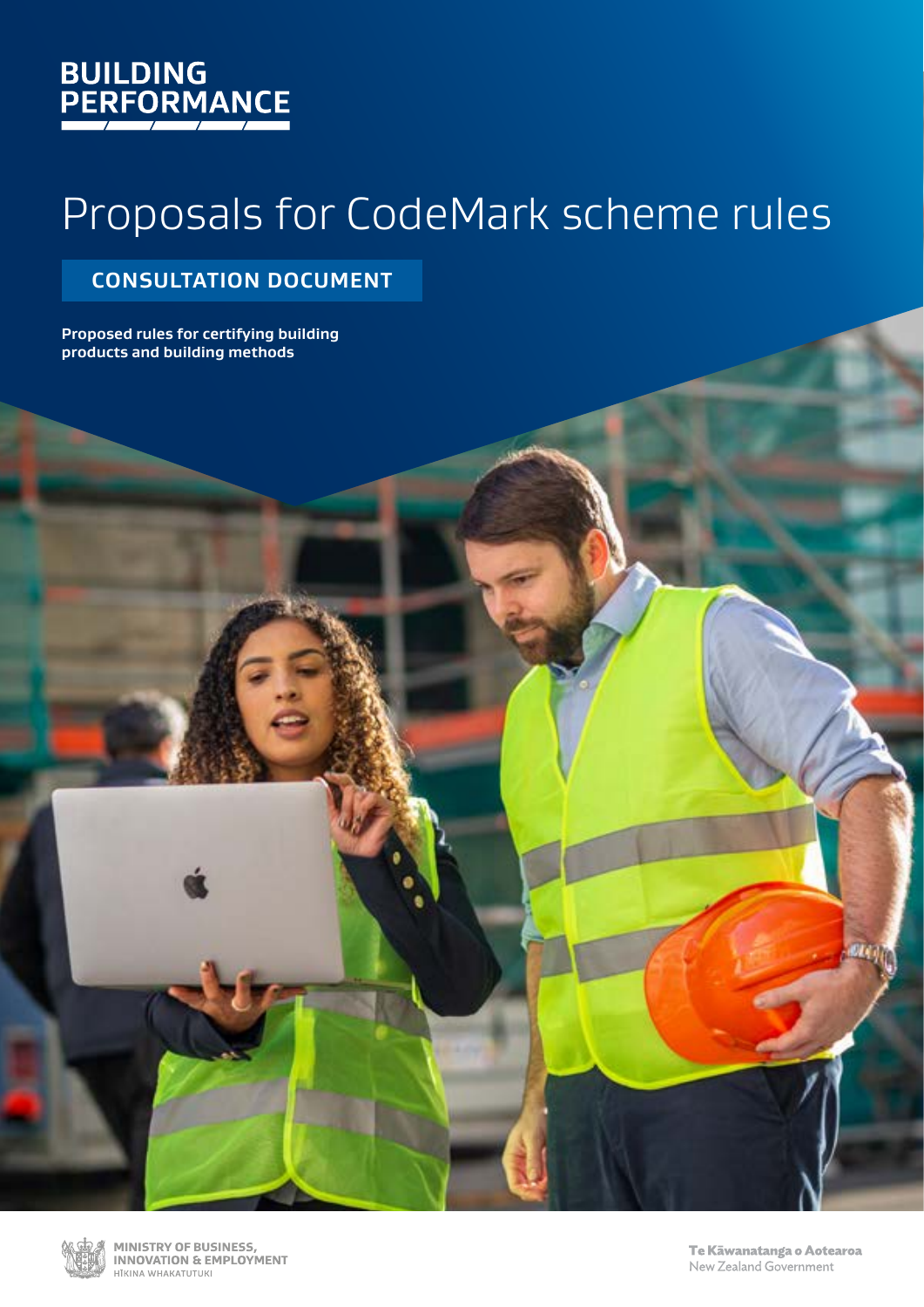

### **Ministry of Business, Innovation and Employment (MBIE) Hīkina Whakatutuki – Lifting to make successful**

MBIE develops and delivers policy, services, advice and regulation to support economic growth and the prosperity and wellbeing of New Zealanders.

**ONLINE: ISSN 978-1-99-102258-5**

**27 APRIL 2022**

#### **CONTACT DETAILS**

PO Box 1473, Wellington 6140

Telephone: 0800 242 243 Email: **[info@building.govt.nz](mailto:mailto:info%40building.govt.nz?subject=)** Website: **[www.building.govt.nz](http://www.building.govt.nz)**

Disclaimer: The opinions and proposals in this consultation document are those of the Ministry of Business, Innovation and Employment (MBIE) and do not necessarily reflect government policy. MBIE does not accept any responsibility or liability whatsoever whether in contract, tort (including negligence), equity or otherwise for any action taken as a result of reading, or for reliance on, any or all of the information contained in this document, or for any error, inadequacy, flaw in, or omission from this document.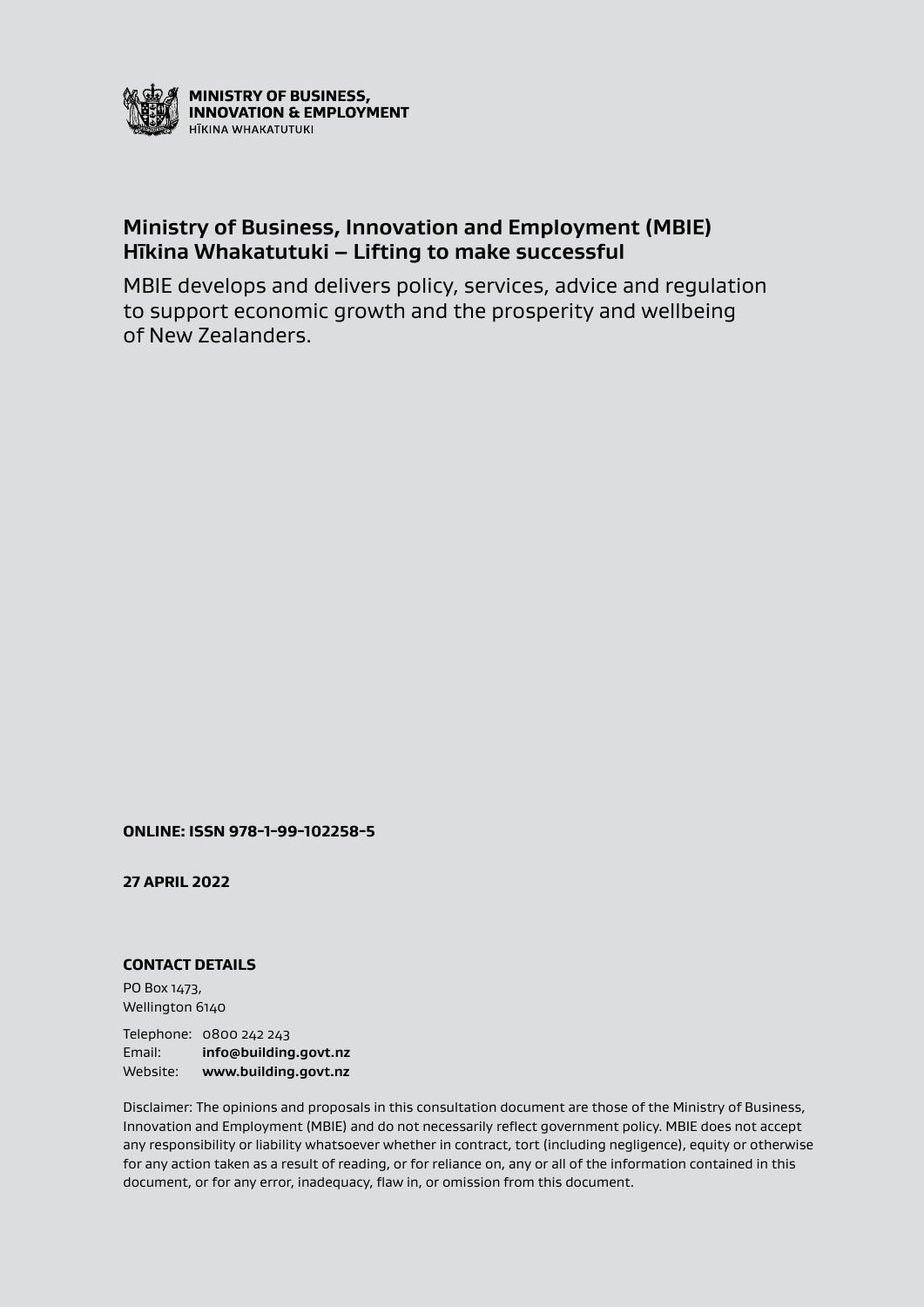# How to have your say

### The Ministry of Business, Innovation and Employment (MBIE) seeks written submissions on proposed rules for the CodeMark scheme for product certification by **5pm on 25 May 2022**.

Your submission may respond to any, or all of the proposed rules. Where possible, please include evidence to support your views – for example, references to independent research, facts and figures, or relevant examples.

You can provide your feedback by completing a survey online via [www.mbie.govt.nz/have-your-say](http://www.mbie.govt.nz/have-your-say) or

- You can download a form at [www.mbie.govt.nz/have-your-say](http://www.mbie.govt.nz/have-your-say) and either:
	- email the completed form to [building@mbie.govt.nz](mailto:building@mbie.govt.nz) with the subject line '**CodeMark consultation 2022**', or
- post it to:

**CodeMark consultation 2022** Building System Performance Building Resources and Markets Ministry of Business, Innovation and Employment PO Box 1473, Wellington 6140 New Zealand

If you have any questions about the submissions process please email us at [building@mbie.govt.nz](mailto:building@mbie.govt.nz).

#### **USE AND RELEASE OF INFORMATION**

The information provided in submissions will contribute to MBIE's development of the CodeMark scheme rules. We may contact submitters directly if we require clarification of any matters in submissions.

Your submission will also become official information, which means it may be requested under the Official Information Act 1982 (OIA). The OIA specifies that information is to be made available upon request unless there are sufficient grounds for withholding it. If we receive a request, we cannot guarantee that feedback you provide us will not be made public. Any decision to withhold information requested under the OIA is reviewable by the Ombudsman.

Please set out clearly in the cover letter or email accompanying your submission if you have any objection to the release of any information in the submission and, in particular, which parts you consider should be withheld and reasons for withholding this information. MBIE will take such objections into account and consult with submitters when responding to requests under the OIA.

#### **PRIVATE INFORMATION**

The Privacy Act 2020 establishes certain principles with respect to the collection, use and disclosure of information about individuals by various agencies, including MBIE. Any personal information you supply to MBIE in the course of making a submission will only be used for the purpose of assisting in the development of the CodeMark scheme rules. Please clearly indicate in the cover letter or email accompanying your submission if you do not wish your name or any other personal information to be included in any summary of submissions that MBIE may publish.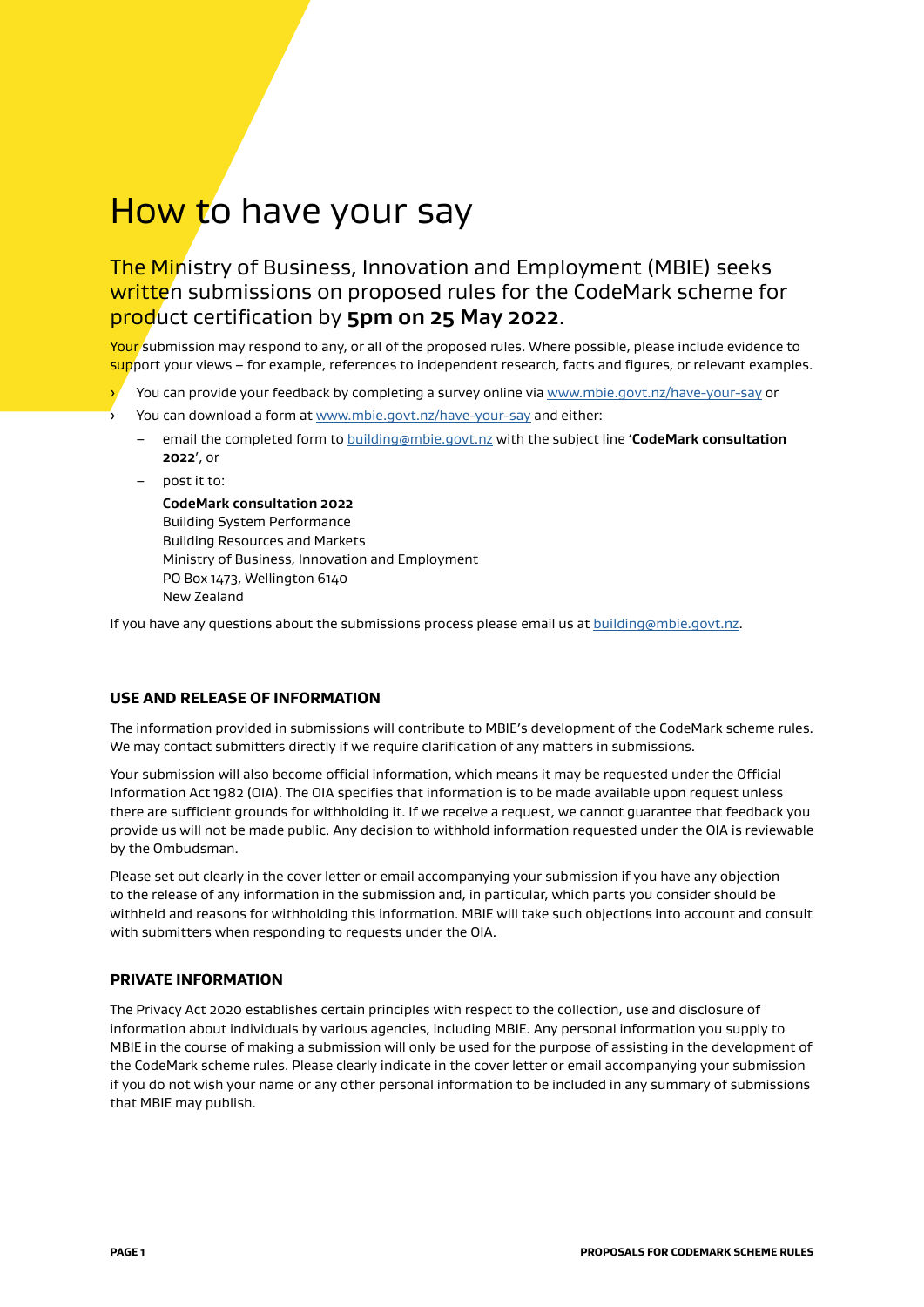### **Contents**

| Seeking your feedback on proposals for scheme rulesPage 3 |  |
|-----------------------------------------------------------|--|
|                                                           |  |
|                                                           |  |
|                                                           |  |
| Discussion: the proposed CodeMark scheme rules Page 6     |  |
|                                                           |  |
|                                                           |  |
|                                                           |  |
|                                                           |  |
|                                                           |  |
|                                                           |  |
|                                                           |  |
|                                                           |  |

#### **INTERPRETATION**

| <b>Accreditation body</b>  | Product certification accreditation body                                                                                  |
|----------------------------|---------------------------------------------------------------------------------------------------------------------------|
| <b>Building Act</b>        | Building Act 2004                                                                                                         |
| <b>Building Code, Code</b> | New Zealand Building Code, Schedule 1 to the Building Regulations 1992                                                    |
| Certificate holder         | Proprietor of a building product or building method with a current product<br>certificate                                 |
| <b>ISO/IEC 17065</b>       | AS/NZS ISO/IEC 17065: 2013 Conformity assessment - Requirements for bodies<br>certifying products, processes and services |
| <b>MBIE</b>                | Ministry of Business, Innovation & Employment                                                                             |
| <b>PCB</b>                 | Product certification body                                                                                                |
| <b>Product</b>             | May be used to refer to a building product and/or building method                                                         |
| <b>Regulations</b>         | Building (Product Certification) Regulations 2008                                                                         |
| <b>Section</b>             | Section of the Building Act 2004 unless otherwise specified                                                               |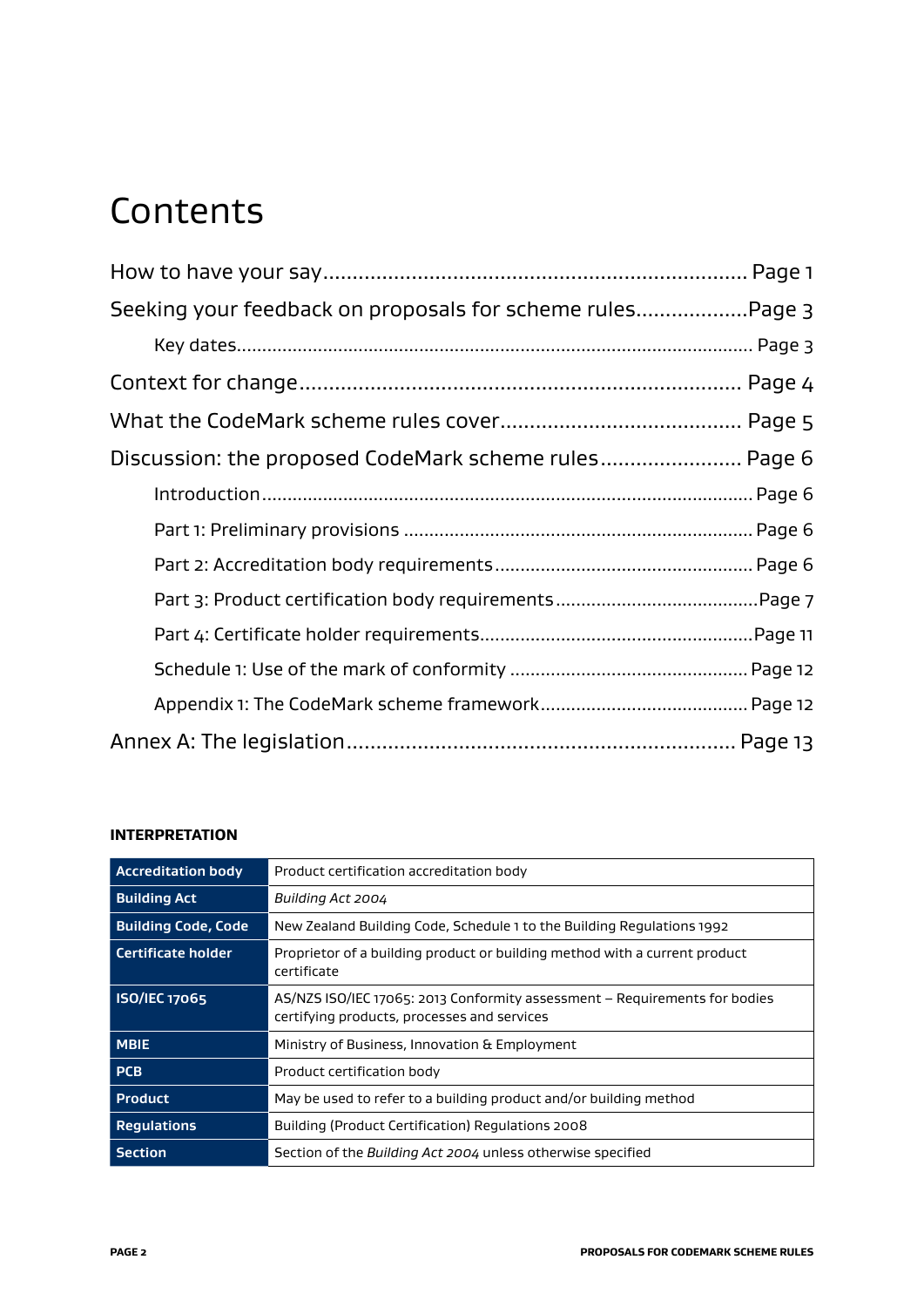### Seeking your feedback on proposals for scheme rules

We are seeking your feedback on CodeMark Scheme rules, which are made by MBIE's chief executive under the *Building Act 2004* (the Building Act). This document provides some context for the proposed changes and suggested questions. A complete draft of the proposed CodeMark scheme rules is available at [www.mbie.govt.nz/have-your-say](http://www.mbie.govt.nz/have-your-say).

CodeMark is a voluntary certification scheme, administered by MBIE, for certifying building products and building methods. A CodeMark product certificate demonstrates that the building product or building method it relates to complies with certain requirements of the Building Code.

The CodeMark scheme rules (the scheme rules) apply to the scheme parties, which are:

- › the product certification accreditation body (the accreditation body), an organisation appointed by MBIE to accredit product certification bodies to the CodeMark scheme
- › product certification bodies (also referred to as PCBs), which are the third party organisations that evaluate building products and building methods for certification, and then issue product certificates if they decide to certify, and
- › proprietors (manufacturers or suppliers) of building products or building methods that hold a current product certificate.

This consultation will be of interest to the scheme parties and also to:

- › building consent authorities, which must accept CodeMark certified products as Building Code compliant (when used in accordance with the conditions on the product certificate)
- › proprietors of building products or building methods interested in applying for CodeMark certification, and
- › other users including designers, builders and consumers.

#### **KEY DATES**

| 25 May 2022           | Public consultation period closes                                                                                                                                                                 |
|-----------------------|---------------------------------------------------------------------------------------------------------------------------------------------------------------------------------------------------|
| May-Aug 2022          | Submissions considered, wording of CodeMark scheme rules finalised                                                                                                                                |
|                       | Familiarisation period for stakeholders                                                                                                                                                           |
| <b>By 7 Sept 2022</b> | Relevant legislative changes:                                                                                                                                                                     |
|                       | Building Act changes with respect to product certification come into force<br>$\rightarrow$                                                                                                       |
|                       | Revised Building (Product Certification) Regulations also expected to come into<br>$\lambda$                                                                                                      |
|                       | force                                                                                                                                                                                             |
|                       | CodeMark scheme rules are made<br>$\lambda$                                                                                                                                                       |
| From date of          | Accredited product certification bodies:                                                                                                                                                          |
| commencement          | are considered registered product certification bodies for the next six months<br>$\lambda$                                                                                                       |
| of Building Act       | but must apply to MBIE for registration before the end of this period                                                                                                                             |
| changes               | Current product certificates:                                                                                                                                                                     |
|                       | are considered registered product certificates<br>$\rightarrow$                                                                                                                                   |
|                       | will be reviewed under the new scheme requirements whenever their next<br>$\lambda$<br>review occurs (ie no more than 12 months from the last review/when the product<br>certificate was issued). |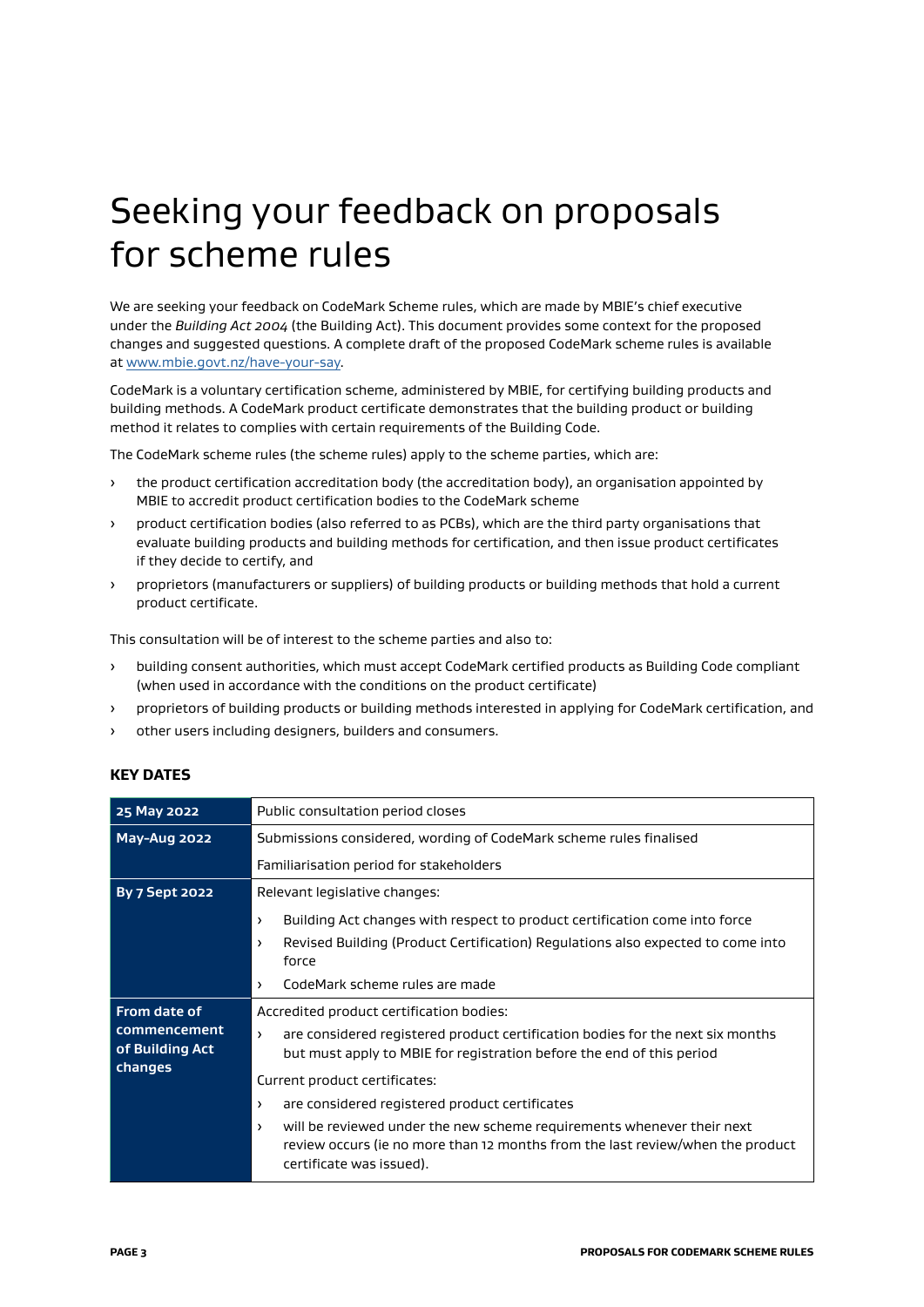## Context for change

The CodeMark scheme for certifying building methods and building products has been operating in Aotearoa New Zealand for over a decade, initially as a joint scheme with Australia (originally managed by the Department of Building and Housing, and the Australian Building Codes Board) and then as a separate scheme from 2016.

CodeMark operates under the legislative framework provided by the Building Act, Building (Product Certification) Regulations (the Regulations) and specific CodeMark scheme rules (refer to Figure 1). The scheme has previously operated under rules contained in the CodeMark Scheme Rules – Australia and New Zealand Version 2009.1, published 27 March 2009, and JAS-ANZ (Joint Accreditation System of Australia and New Zealand) Policy Number 01/10 Changes to the CodeMark Scheme Rules, published 15 January 2010.



*Figure 1: The system for managing product certification*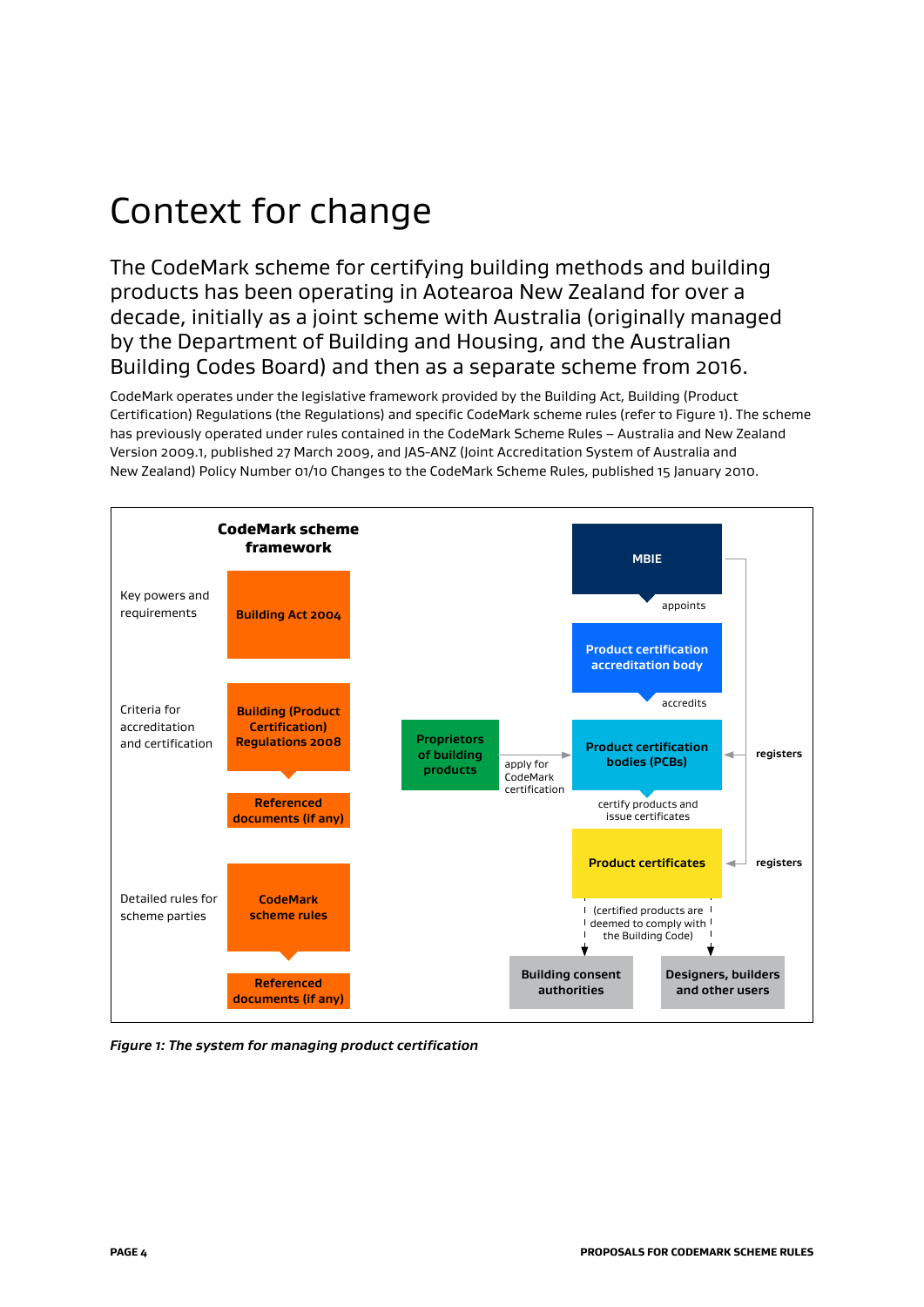An ongoing programme of building system legislative reform has introduced changes to the Building Act<sup>1</sup>, most of which will come into force on or before 7 September 2022. Revised regulations are also expected to take effect on or before that date<sup>2</sup>. The proposals for scheme rules, which are now secondary legislation made by MBIE's chief executive, are intended to align with these changes to the Building Act and the Regulations, and to support their implementation by providing much of the operational detail for the CodeMark scheme.

Other proposals for scheme rules are intended to increase confidence in the scheme and improve usability; make the rules clearer and more consistent; and include some new provisions based on sector feedback, changing practices, and MBIE's experience with how the scheme has operated to date. The proposals also draw on feedback from earlier consultation on proposed changes to the Regulations, recognising the close links between the two legislative instruments and their common stakeholders.

### What the CodeMark scheme rules cover

Section 272E of the Building Act<sup>3</sup> (refer to Annex A of this document) specifies the scheme parties; ie who the scheme rules apply to. As noted earlier, these are: the accreditation body, accredited PCBs, registered PCBs, and proprietors of any building product or building method that has a current product certificate (whether registered or not).

Section 272E also sets out what the scheme rules can cover, which includes rules about how the scheme parties are to perform their functions under the Building Act and rules about how building products and building methods are to be evaluated.

In addition, the scheme rules can also supplement regulations made under the Building Act section 402 (refer to Annex A) with respect to the accreditation body's accreditation of product certification bodies; the product certification bodies' certification of building products or building methods; and product certification bodies' annual reviews of product certificates.

As the scheme rules are only one part of the legislative framework for the CodeMark scheme, they should be read in conjunction with the Building Act and supporting regulations.

Other key documents for the operation of this scheme include the international standard AS/NZS IS0/ IEC 17065:2013 (Conformity assessment – requirements for bodies certifying products, processes and services), which is included by reference in the proposed scheme rules. This standard is followed closely by the accreditation body and product certification bodies and includes structural, resource, process and management system requirements. Further documents supporting the CodeMark scheme's day-to-day operation include the accreditation body's accreditation manual and arrangements with product certification bodies, as well as the product certification bodies' own commercial arrangements with proprietors.

<sup>2</sup> Public consultation on proposals for regulations was held in April 2021 [\(www.mbie.govt.nz/have-your-say/building-system-reform\)](http://www.mbie.govt.nz/have-your-say/building-system-reform) and policy decisions were made by Cabinet in November 2021 [\(www.mbie.govt.nz/dmsdocument/18114-building-system-reform-regulations-policy](https://www.mbie.govt.nz/dmsdocument/18114-building-system-reform-regulations-policy-proposals-to-make-regulations-under-the-building-amendment-act-2021-proactiverelease-pdf)[proposals-to-make-regulations-under-the-building-amendment-act-2021-proactiverelease-pdf](https://www.mbie.govt.nz/dmsdocument/18114-building-system-reform-regulations-policy-proposals-to-make-regulations-under-the-building-amendment-act-2021-proactiverelease-pdf)).

<sup>1</sup> Introduced via the *Building (Building Products and Methods, Modular Components, and Other Matters) Amendment Act 2021*.

<sup>3</sup> As amended by the *Building (Building Products and Methods, Modular Components, and Other Matters) Amendment Act 2021*.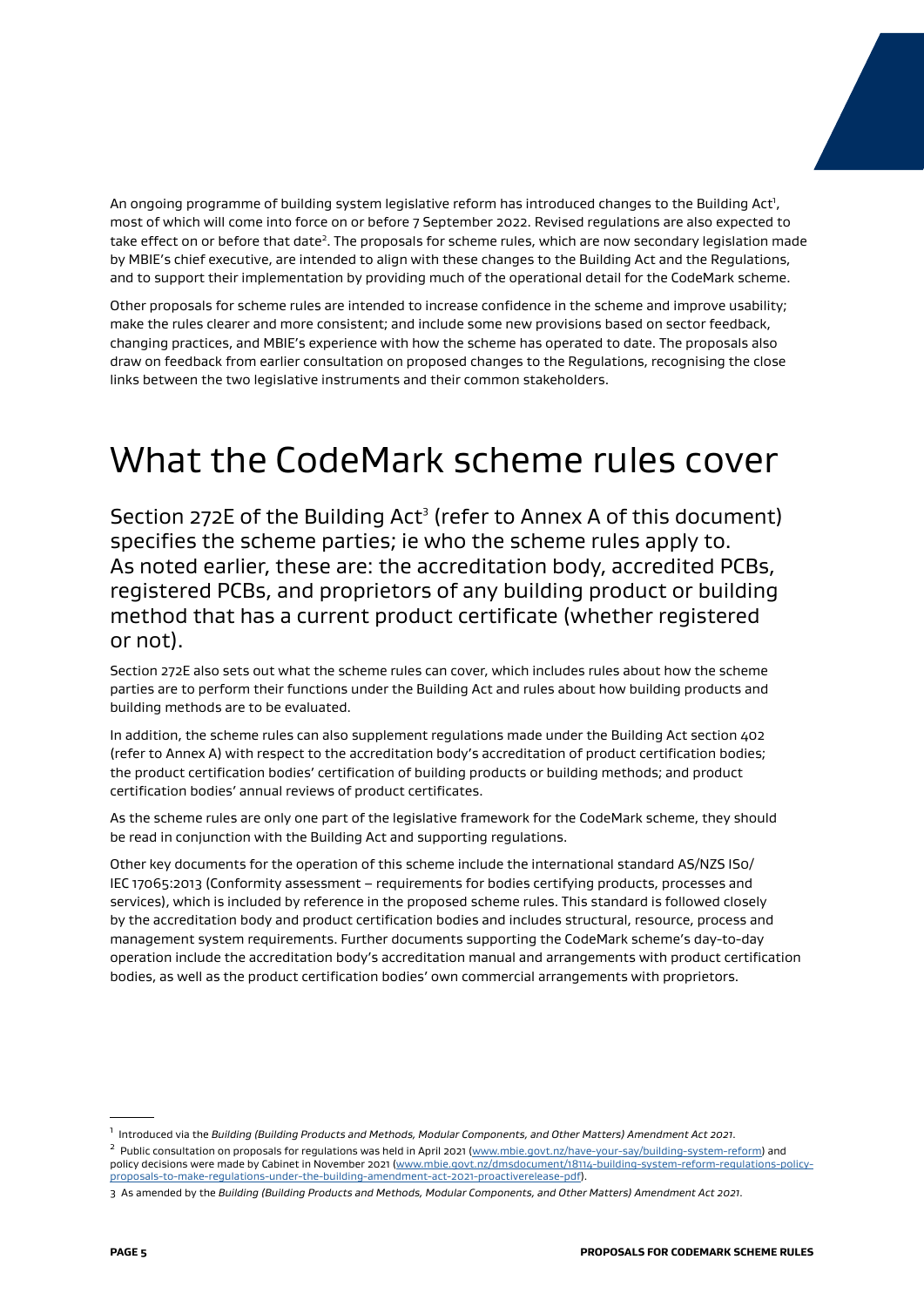### Discussion: the proposed CodeMark scheme rules

### This part of the consultation discusses the draft of the proposed CodeMark scheme rules, which is available at [www.mbie.govt.nz/have-your-say](http://www.mbie.govt.nz/have-your-say), in more detail.

Please note that any references to the 'previous scheme rules' or 'previous rules' are to The CodeMark Scheme Rules – Australia and New Zealand Version 2009.1, published 27 March 2009, and the Joint Accreditation System of Australia and New Zealand's (JAS-ANZ) Policy Number 01/10 Changes to the CodeMark Scheme Rules, published 15 January 2010.

#### **INTRODUCTION**

The introduction to the proposed scheme rules explains the legislative framework for the CodeMark scheme as well as who and what it applies to. We have also provided an informative Appendix (Appendix 1) to highlight relevant requirements in the Building Act and the Regulations.

#### **PART 1: PRELIMINARY PROVISIONS**

Note that in this draft for public consultation we have included the full wording of definitions from the Building Act and the Regulations (which are applicable to the scheme rules) in 1.2 Interpretation, as some of these definitions are new or have changed.

#### **OUESTION**

1. Do you have any comments on the definitions in this Part?

#### **PART 2: ACCREDITATION BODY REQUIREMENTS**

Rules for the accreditation body include some general requirements as well as a proposed rule with respect to surveillance audits of product certification bodies. This includes that the accreditation body must review any product certificate that the product certification body has become the responsible PCB for since the previous surveillance audit. The proposal is intended to address some stakeholder concerns that such changes may not be robustly considered by the new product certification body. Also see Part 3: Product certification body requirements, rule 3.4.2 (regarding a change of PCB) and rule 3.1.7 (recording of decisions).

#### **QUESTIONS**

- 2. Do you think the rule with respect to surveillance will provide appropriate oversight over any change in the product certification body responsible for a particular product certificate? If not, what changes do you suggest?
- 3. Do you have any other comments on the rules in this Part?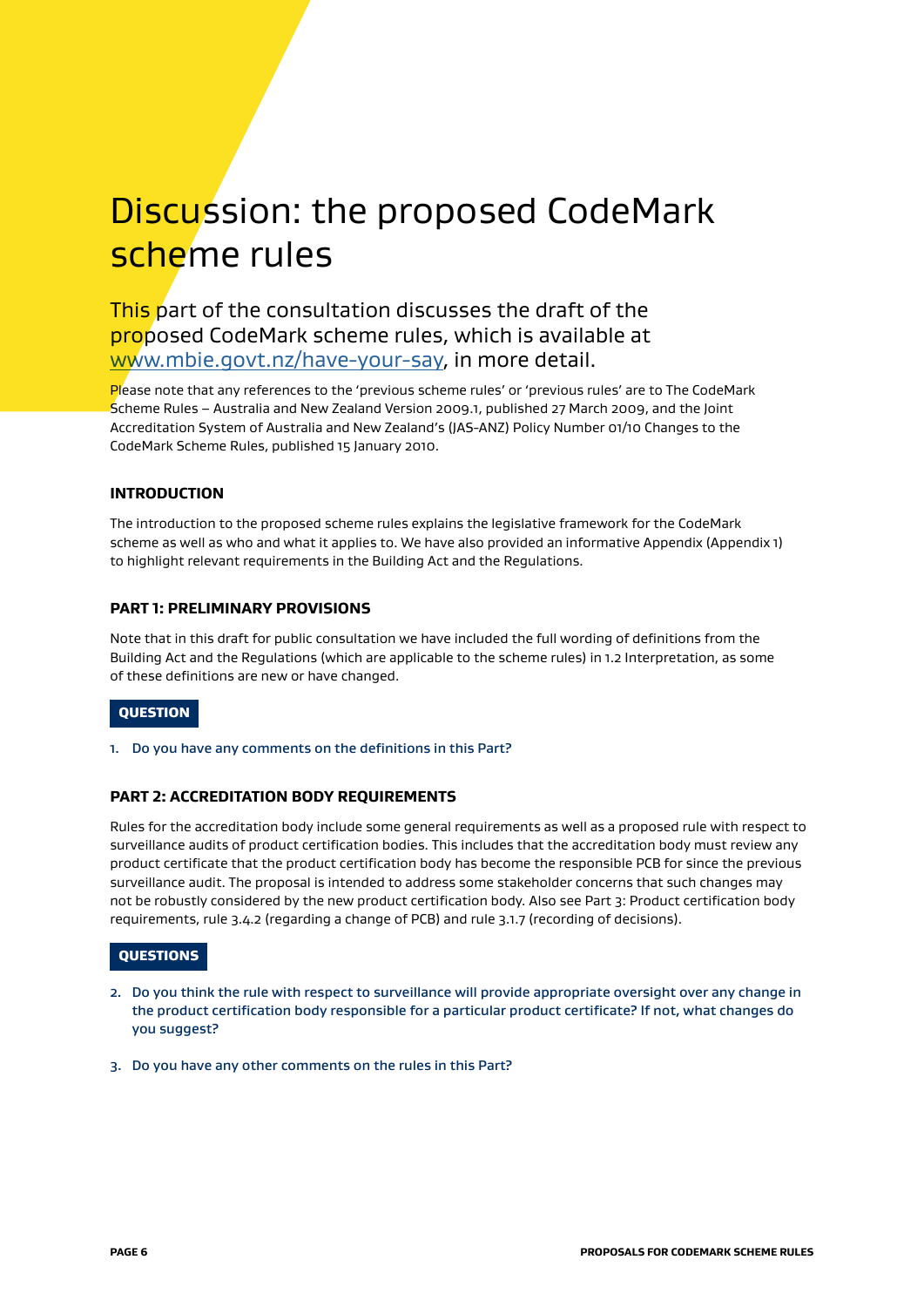#### **PART 3: PRODUCT CERTIFICATION BODY REQUIREMENTS**

#### **3.1 General requirements**

Proposed rules for product certification bodies include some of the operational detail needed to support the Building Act and the Regulations. These are mostly based on the previous rules and regulations, with a few additional details such as proposed rule 3.1.7 with respect to record-keeping. There are also some minor additions in rule 3.1.1 relating to registration of product certification bodies (as the changes to the Building Act include new requirements for product certification bodies and product certificates to be registered by MBIE).

**Technical competencies:** rule 3.1.4 is a new proposal clarifying expectations for the CodeMark scheme, recognising that the competence of the product certification body's staff and contractors is a key factor in establishing whether a product certification body can successfully perform its functions, and that product evaluation is often a collaborative process. It replaces requirements in the previous rules to engage a person referred to as a 'UBC' (an Australian qualification without a local equivalent, although the previous rules include a brief outline of the skills and experience required for a 'UBC' operating in the Aotearoa New Zealand scheme). An independent review of the evaluation will still be required as specified in the relevant Standard, ISO/IEC 17065 (refer to the proposed scheme rules, Figure 2).

#### **QUESTIONS**

4. Are the specified technical competencies clear and workable? If not, what changes would you suggest?

#### 5. Do you have any other comments on the rules in 3.1 General requirements?

#### **3.2 Evaluation**

These rules cover how product certification bodies evaluate building products and building methods, and then decide whether to certify them. There are some additions to the previous rules and some reorganisation, as noted below. Figure 2 in the proposed scheme rules summarises the process and also highlights applicable requirements in ISO/IEC 17065 for independent review.

#### Pre-evaluation and risk assessments

Regarding risk assessments, feedback from product certification bodies and other stakeholders was that risk assessments of the product provide a useful framework for determining its conformity assessment profile. However, the previous rules (including Tables 1 and 2 in Appendix A of the previous rules) have a number of limitations and inconsistencies.

Taking this into account, the proposed rules include definitions of likelihood as well as consequence to apply when determining the risk ratings, and separate risk assessments for manufacturing and installation to allow for a more nuanced and thorough conformity assessment profile.

A proposed rule near the end of this section requires the product certification body to inform the applicant (ie the proprietor of the building product or building method) of all Building Code clauses the product certification body considers applicable to the product's intended use/s, given there may be more than the applicant anticipated, and what might be involved in evaluating the product with respect to these Code clauses. This rule is intended to ensure the applicant is well informed early on, so they can decide whether they are happy to proceed or whether they want (if possible) to limit the scope of certification to make the project more manageable. There is also a new proposal for product certification bodies to get the applicant's agreement to this plan, estimated costs and timeframes before going ahead, to minimise any issues later on.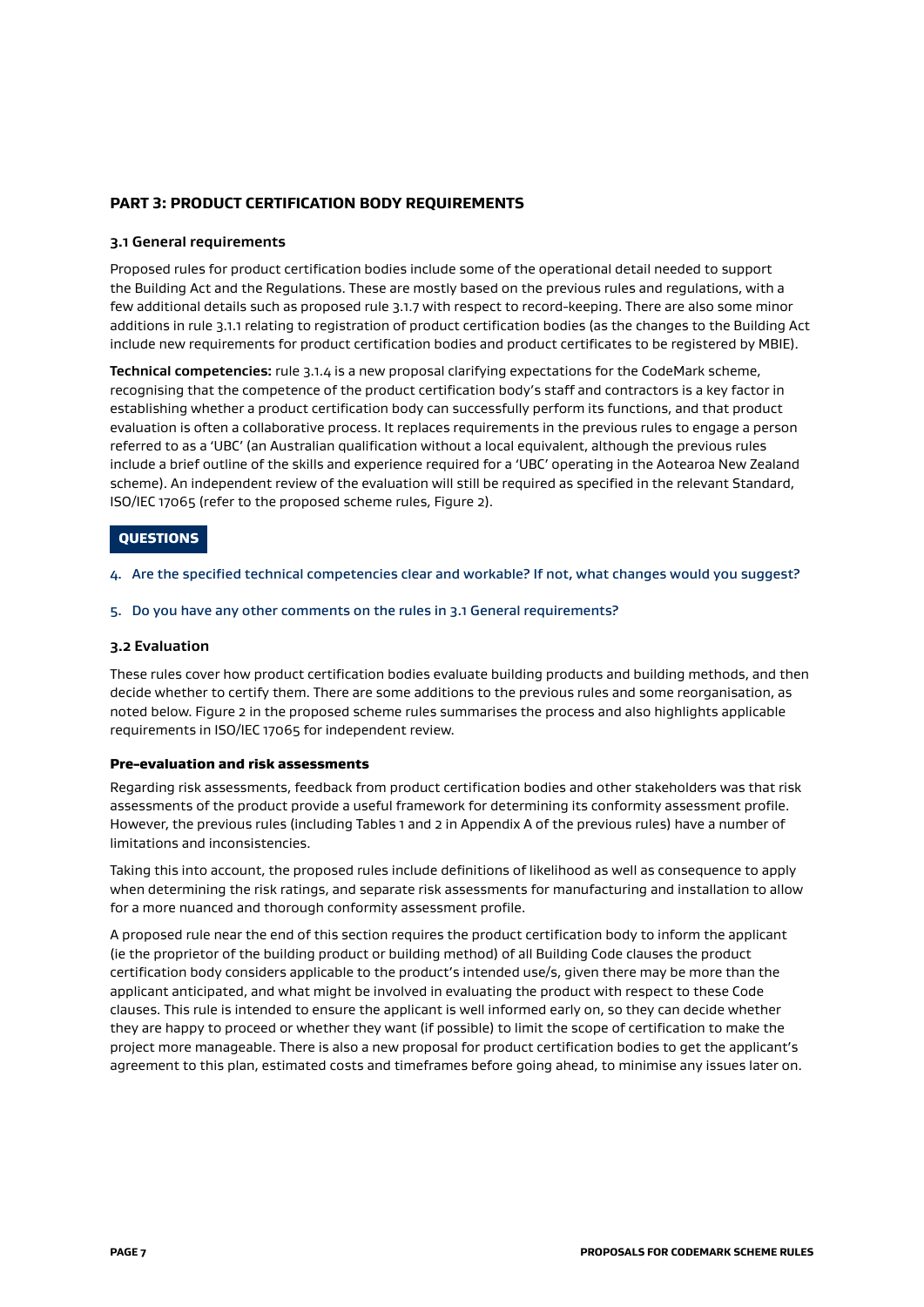#### QUESTIONS:

- 6. Are the definitions of likelihood and consequence (in Table 1) appropriate for use in the risk assessment? If not, what changes would you suggest?
- 7. Are there any other factors you think we should add to Table 1 (Steps 2 and 6) or any you don't think should be there?
- 8. Do you consider the minimum frequency of audits and inspections provide an appropriate baseline for product certification bodies given that some discretion is allowed, and recognising that individual product certification body practice varies? If not, what changes would you suggest?

#### Preparing the evaluation plan

The required content of the product certification body's evaluation plan is similar to the previous rules. However, there is a new proposal relating to product certification bodies' evaluation of building products or building methods when there is no applicable national or international Standard, recognising that this is sometimes required.

The requirement in the previous rules for an independent review of the evaluation plan by a 'UBC' has been removed. This is not a requirement of ISO/IEC 17065, and preparing an appropriate evaluation plan is already likely to involve a range of expertise from product certification body staff and contractors.

#### **QUESTION**

9. Do you have any views on the proposal for developing an evaluation methodology (rule 3.2.8) or suggested changes to this wording?

#### Evaluating the building product or building method

These rules are also based on previous scheme rules, with proposed changes including:

- a rule requiring the applicant's approval of any proposed changes to the evaluation plan
- › requirements for quality plans (also see related rules for certificate holders in Part 4), which include ensuring that the applicant has a product recall procedure. The rules here and in Part 4 are intended to provide relevant provisions whether or not the applicant or the manufacturer (if the applicant is not a manufacturer) has a management system accredited to ISO 9001:2015 (Quality management systems – requirements)
- › a rule for considering test reports this was requested by some product certification bodies to set a baseline for these reports (also see Testing facilities below)
- a rule for considering technical opinions this was also requested by some product certification bodies as they receive a range of 'opinions' (eg accompanying test reports, or from specialists in a particular field) and wanted some parameters for considering these, and
- › clarification of how to verify corrective actions for a critical nonconformity.

#### Testing facilities

The proposed rules 3.2.15 to 3.2.17 provide for product certification bodies to accept test reports from facilities that are not accredited for that test in some circumstances. They aim to give assurance that product certification bodies are making robust decisions on whether to accept a particular test report and that these decisions can be audited, while allowing for situations where a test is not within scope of any testing facility's accreditation or there are other valid reasons for not using a particular facility.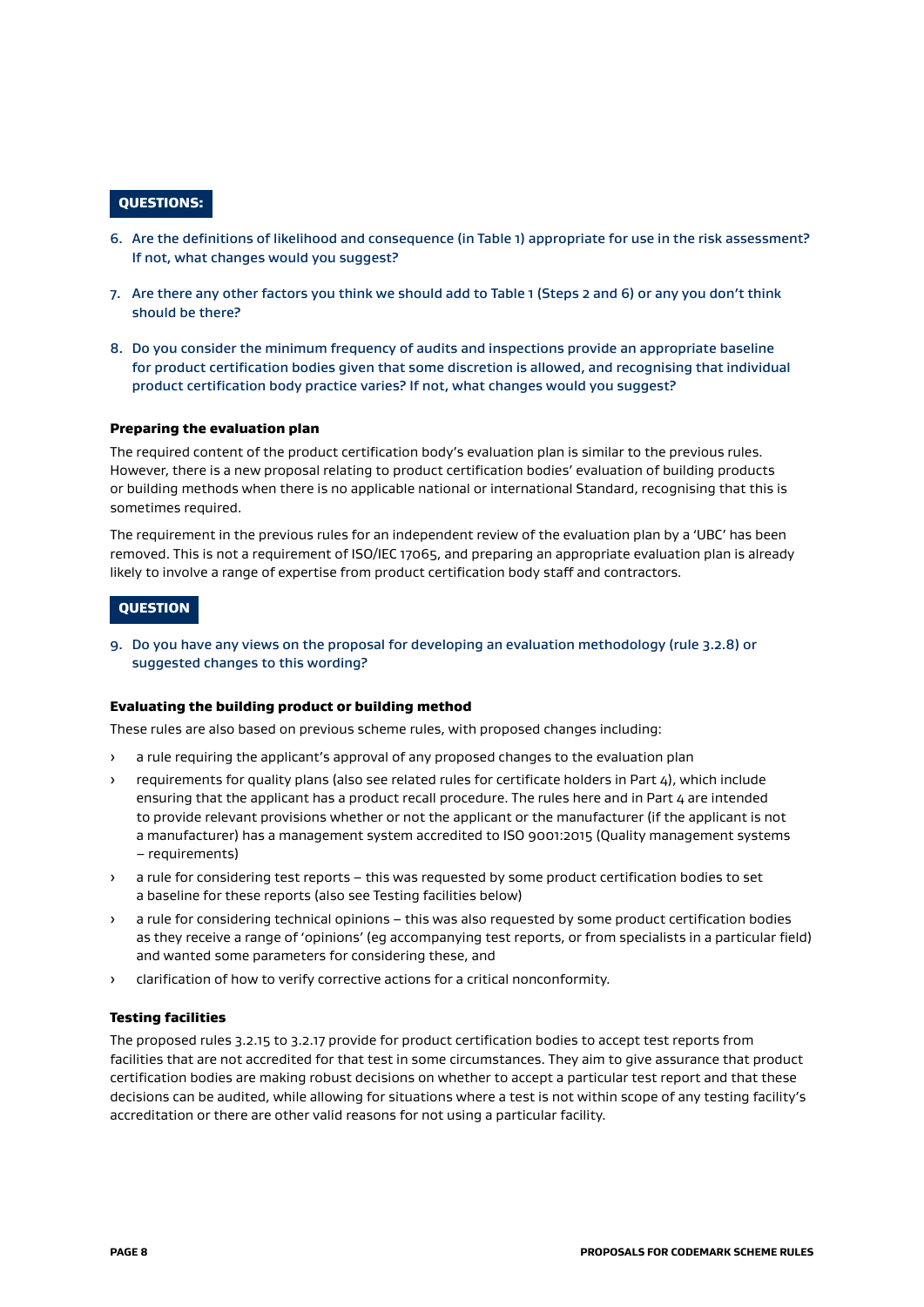A related proposal was included in the 2021 public consultation on the Regulations (available at [www.mbie.govt.nz/have-your-say/building-system-reform\)](http://www.mbie.govt.nz/have-your-say/building-system-reform) but has been amended to take account of some of the feedback received, and is now included in the scheme rules. In particular, several submitters on that proposal considered that there needed to be flexibility for product certification bodies given there may be valid reasons for not using an accredited facility (including that the product may be innovative), and that requirements should be principles based rather than prescriptive.

The provision in rule 3.2.16(b) for product certification bodies to consider whether requiring the use of an accredited testing facility would be 'unduly onerous due to cost' is only intended to cover rare situations. MBIE will illustrate the application of this provision further in guidance. An example of this could be if the product was manufactured in Aotearoa New Zealand and was not available closer to the accredited testing facility (which was on the other side of the world), the product was very large and therefore expensive to ship, and there was a reputable testing facility available locally that the product certification body could assess for competence.

Rule 3.2.16(c) is a transitional provision so existing certificate holders are not disadvantaged when the new CodeMark scheme rules are made. It means that any test report the product certification body accepted under the previous scheme rules with respect to a particular product may still be accepted with respect to that product under the new scheme rules. However, the same test report can't be used as evidence for other building products once the new scheme rules are made unless it meets the new requirements.

#### QUESTIONS

- 10. Do you think the proposed rules on accepting test reports provide a good baseline for product certification bodies? If not, what would you suggest?
- 11. Is the provision in rule 3.1.16(b) regarding costs being 'unduly onerous' appropriate? How else would you express this?
- 12. Are the proposed transitional provisions in rule 3.2.16(c) with respect to testing sufficiently clear and workable? If not, what else would you suggest?
- 13. Do you have any suggestions with respect to the rule for considering technical opinions?

#### Site audits and inspections

This section includes new proposals for:

- › **remote site audits**, ie audits carried without an auditor physically present. This type of audit has been carried out more frequently in recent years, especially during times of COVID-related travel restrictions. The proposed rule sets a baseline for conducting these audits and will be supported by guidance; eg safety measures to take while filming onsite and appropriate use of technology.
- › **demonstration of installations**, eg at the factory, rather than always requiring installation inspections to be at a construction site. This rule takes account of feedback that in some cases an installation inspection really only tests the skill of the particular builder onsite, and therefore may contribute very little to the evaluation of the product. Further, the previous scheme rules may unnecessarily disadvantage applicants who do not yet have their product in use in Aotearoa New Zealand but are waiting for CodeMark certification to do so. This feedback has to be balanced against the need to check the buildability of the product and that installation instructions are fit for purpose.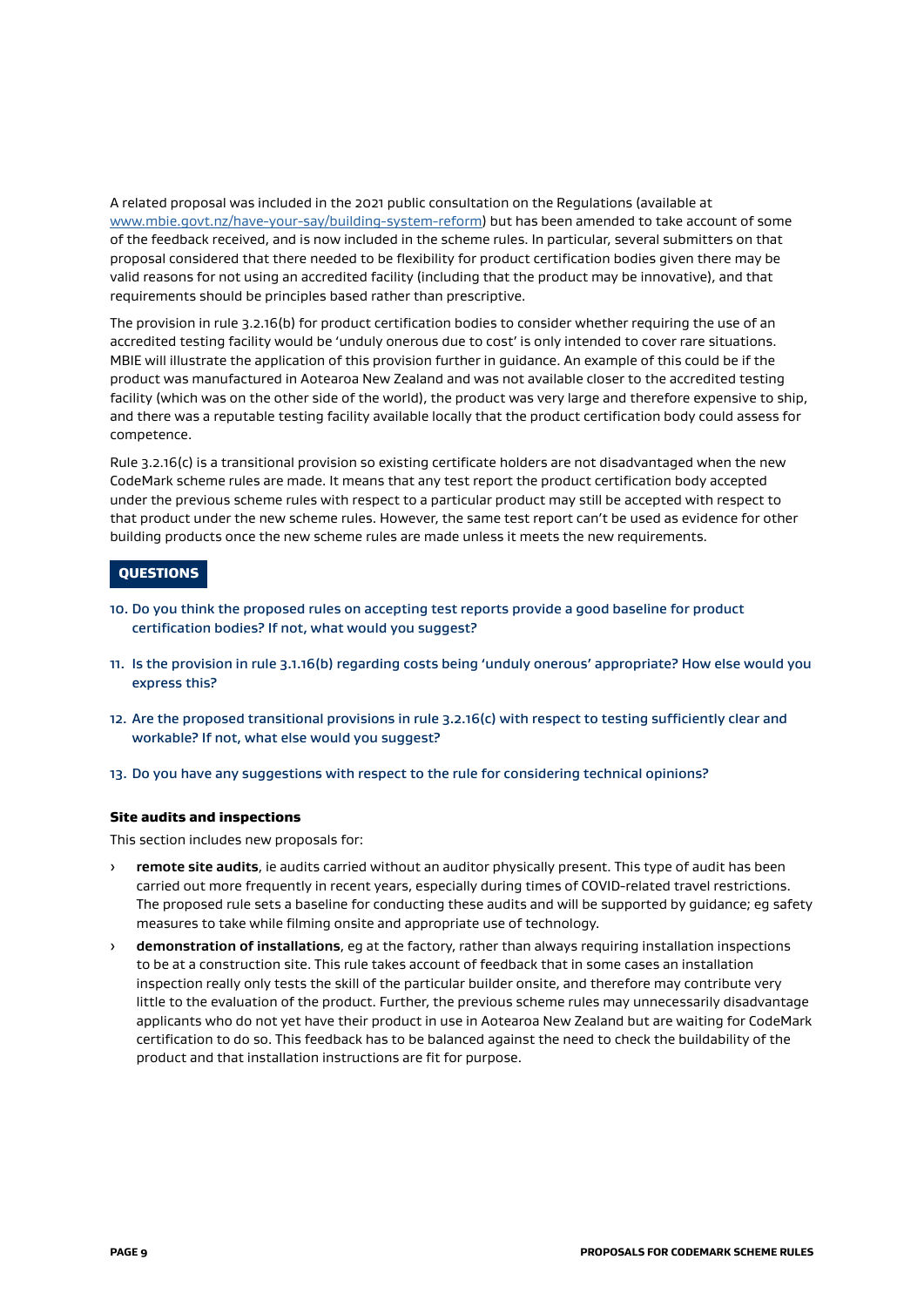#### **OUESTIONS**

14. Is the rule relating to remote audits clear and workable? If not, what do you suggest?

#### 15. Is the rule relating to installation demonstrations clear and workable? Do you have any suggested changes?

#### Evaluation report, review and certification decision

These rules cover the final steps before the product certification body decides whether to certify the product and are based on requirements in the previous scheme rules. Also refer to Figure 2 of the proposed scheme rules for relevant requirements in ISO/IEC 17065 concerning independent review.

#### **OUESTION**

#### 16. Do you have any other comments on the rules in 3.2 Evaluation?

#### **3.3 Product certificates and certificate numbers**

The previous scheme rules required each product certificate to have a unique certificate number. Some product certification bodies add letters to this denoting their organisation, or other prefixes and suffixes.

The proposed addition to these rules specifies a standard format for the certificate number that won't alter if the certificate holder decides to move to another product certification body, potentially saving them the cost of altering product packaging and the like. Note that this proposal doesn't affect existing certificate numbers as it only applies when the product certification body issues a product certificate (when it certifies a new building product or building method).

Making the certificate number portable maintains traceability to the product certification body that issued the product certificate, while the 'responsible PCB' (the product certification body that issued, or last reviewed, the product certificate) can always be identified from MBIE's public register of product certificates (available at [www.building.govt.nz/building-code-compliance/product-assurance-and-multiproof/codemark/](http://www.building.govt.nz/building-code-compliance/product-assurance-and-multiproof/codemark/product-certificate-register/) [product-certificate-register/\)](http://www.building.govt.nz/building-code-compliance/product-assurance-and-multiproof/codemark/product-certificate-register/).

Note that there are no rules about the content of product certificates, as certificate content is set in the Regulations.

#### **QUESTIONS**

- 17. Do you consider the rules for a standard format for certificate numbers are clear and workable? If not, what changes would you suggest?
- 18. Do you have any other comments on the rules in 3.3 Product certificates and certificate numbers?

#### **3.4 Surveillance**

Section 270 of the Building Act requires product certification bodies to review product certificates at least once a year to check that the certified product continues to comply with the certification criteria. What product certification bodies must take into account when carrying out these reviews will be covered in the Regulations.

The proposed rules provide some of the operational detail to support the Building Act and the Regulations, and are similar to existing requirements.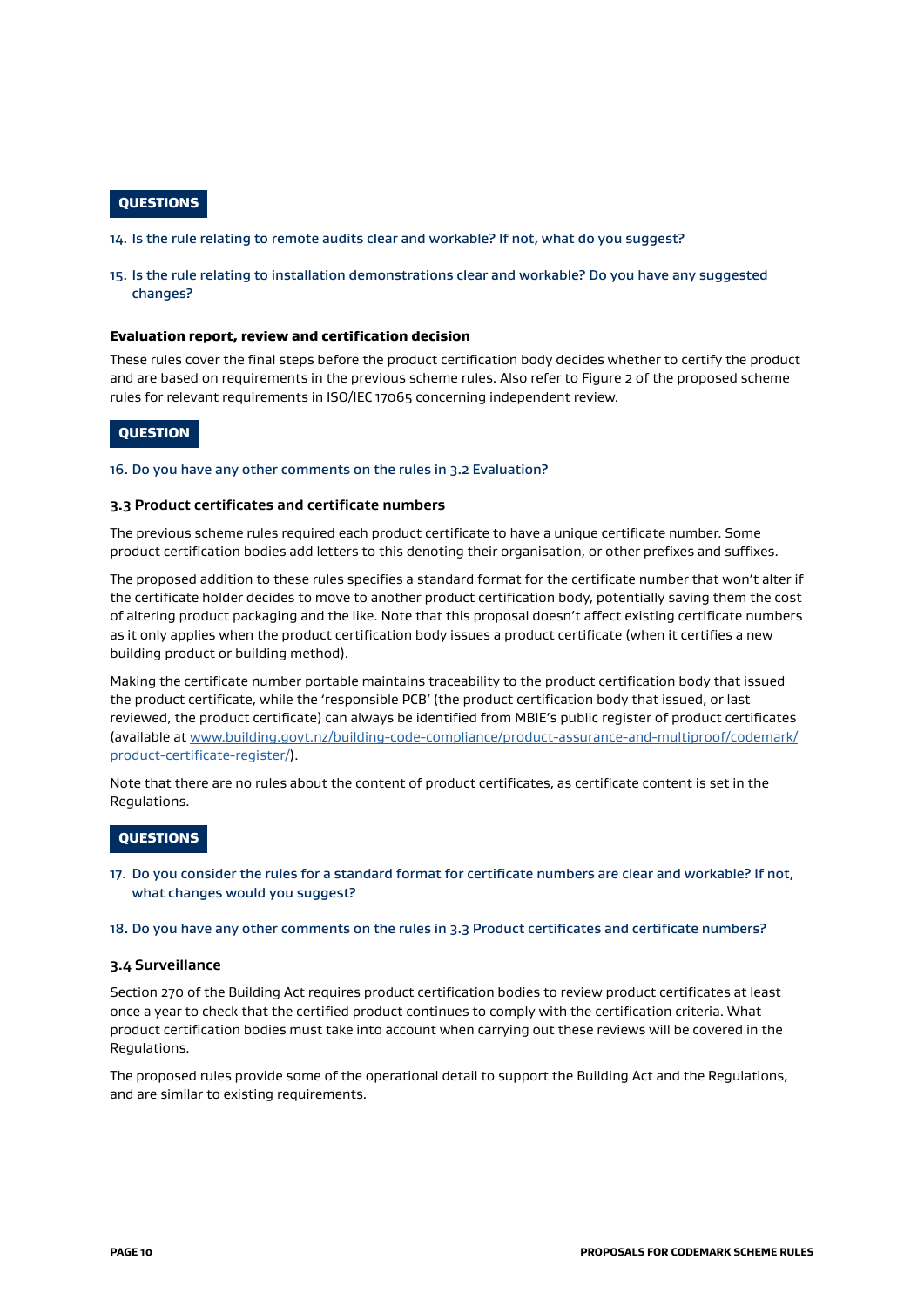Section 270 of the Building Act also covers changes to the product certification body responsible for the certified product:

#### **270 Annual review of product certificate**

- …
- (3) A registered PCB may review a product certificate for which it is not the responsible PCB at the request of the proprietor of the building product or building method to which it relates.

Rule 3.4.2 is intended to support the Regulations by making sure that if there is a change in product certification body any review of the product certificate is robust. Note that there are related requirements in rule 3.1.7 for product certification bodies to justify and record their decisions and the reasons for those decisions, and in Part 2, rule 2.2 for the accreditation body to consider any recent changes in the responsible PCB in its next surveillance audit.

This section also includes new proposals with respect to post-manufacture surveillance (as defined in Part 1, 1.2 Interpretation). There are requirements for this surveillance to be carried out in some circumstances; ie if directed to by MBIE or the accreditation body, or if the PCB receives a relevant complaint.

#### **QUESTIONS**

- 19. Do you consider the rules relating to changes in the product certification body are appropriate in view of the provisions in the Building Act? If not, do you have any suggested wording for this rule?
- 20.Do you consider the requirements for post-manufacture surveillance in certain circumstances are appropriate? If not, what do you suggest?

#### Surveillance reporting

The proposed rules clarify the reporting requirements for product certification bodies.

#### **QUESTION**

#### 21. Do you have any other comments on the rules in 3.4 Surveillance?

#### **3.5 Change in certificate holder**

If a product certification body receives a request to transfer a product certificate from one certificate holder to another, the previous rules require this to be treated the same as a new application for certification. We have had feedback that this is too onerous, especially if all that's changing is the ownership of the intellectual property. The proposed rule aims to provide a more appropriate baseline.

#### **OUESTION**

22. Do you consider that the new rules provide a reasonable framework for assessing how changes in the certificate holder should be assessed by the product certification body? If not, do you have any other suggestions?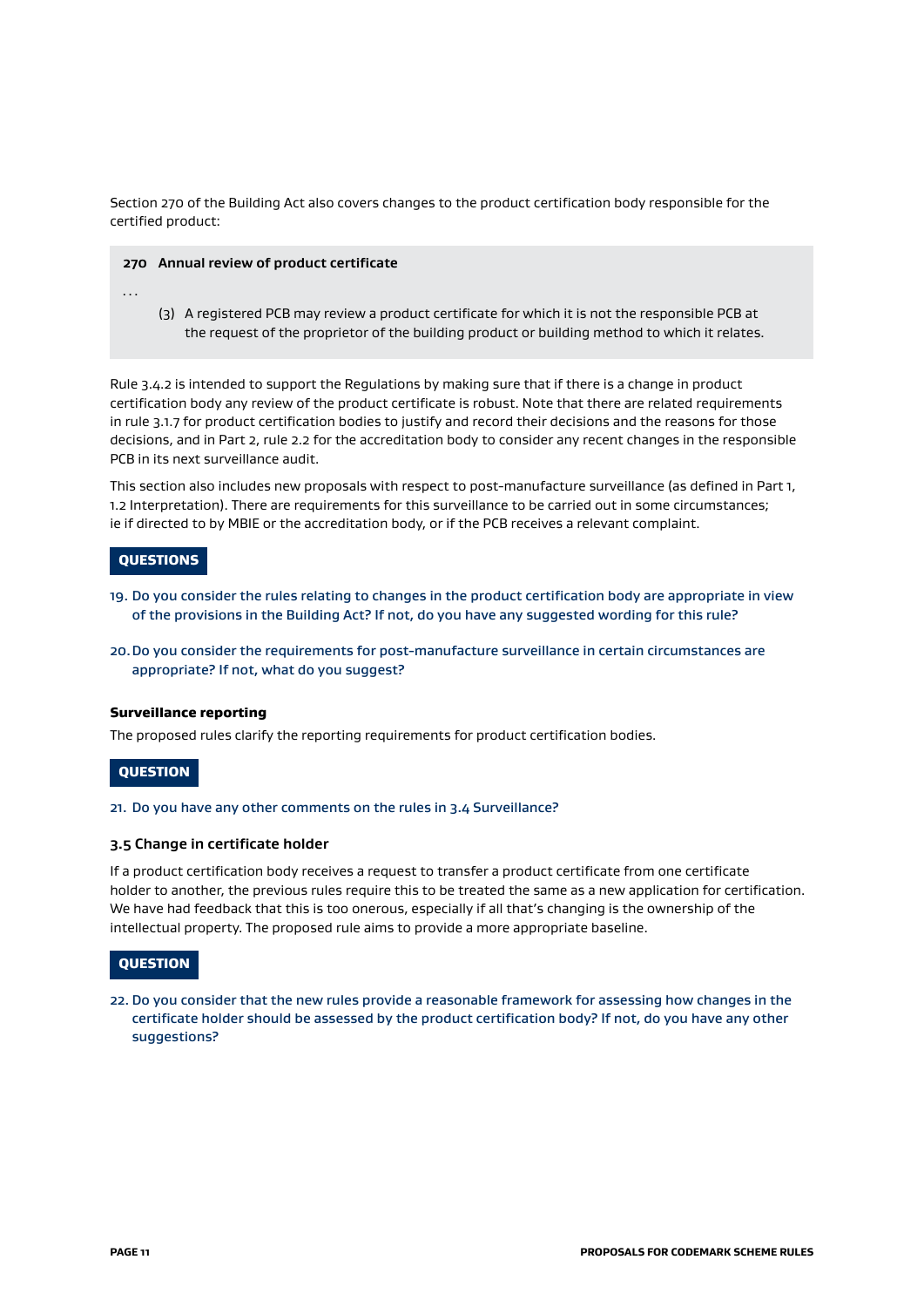#### **PART 4: CERTIFICATE HOLDER REQUIREMENTS**

Proposed rules for certificate holders include ensuring that the certified product continues to be manufactured consistently with the quality plan and that every certified product has the CodeMark mark of conformity (a registered trade mark) on or attached to it. Other rules concern information that needs to be provided to the responsible PCB and what to do if the product certificate is suspended or revoked. These proposals draw on the Regulations and previous scheme rules.

One change is to set out what is required in the quality plan to make this clearer for certificate holders and product certification bodies. The proposed rules take account of the international Standard ISO/IEC 10005:2018 (Quality management – guidelines for quality plans), and also require the certificate holder to have a product recall procedure (which is already a requirement for the CodeMark Australia scheme). The rules here and in Part 3 for product certification bodies' evaluation of quality plans are intended to provide relevant provisions whether or not the applicant or the manufacturer (if these are distinct) has a management system accredited to ISO 9001:2015 (Quality management systems – requirements).

#### QUESTIONS

23. Do you agree with the proposed rules for quality plans? If not, what changes would you suggest?

24.Do you have any other comments on the rules in this Part?

#### **SCHEDULE 1: USE OF THE MARK OF CONFORMITY**

Schedule 1 sets out who can use the CodeMark mark of conformity, when this trade mark must and can be used, and the acceptable formats for its use. Requirements here are similar to the previous scheme rules.

#### QUESTION

#### 25.Do you have any comments on Schedule 1?

#### **APPENDIX 1: THE CODEMARK SCHEME FRAMEWORK**

Appendix 1 is for information and guidance only. It highlights relevant legislative requirements for the CodeMark scheme.

#### **QUESTION**

26.Are there any other comments on the rules that you would like to add?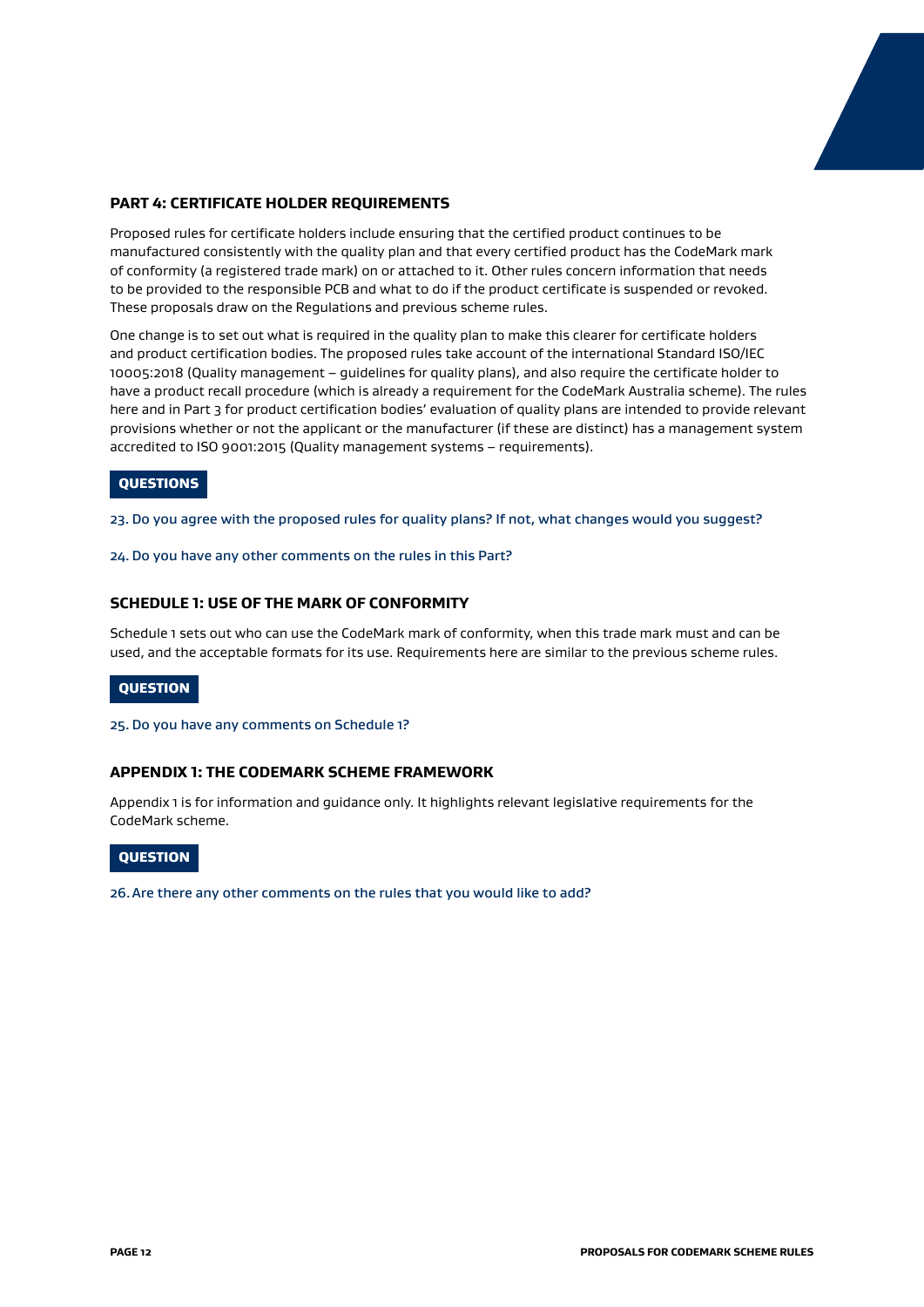# Annex A: The legislation

The following extracts are from the *Building Act 2004* as amended by the *Building (Building Products and Methods, Modular Components, and Other Matters) Amendment Act 2021* (these amendments will come into force on or before 7 September 2022).

#### **272E Product certification scheme rules**

- (1) The chief executive may make rules for the operation of the product certification scheme under this subpart.
- (2) The rules may (without limitation) include rules relating to 1 or more of the following:
	- a) how the scheme parties are to perform their functions under this Act:
	- b) how building products and building methods are to be evaluated:
	- c) the resolution of disputes between scheme parties:
	- d) procedural and administrative matters.
- (3) The rules may also supplement regulations made under section  $402(1)(tb)(ii)$  or  $(u)(i)$  or (ii).
- (4) However, the chief executive must not make rules under subsection (3) unless satisfied that the rules
	- a) set out matters of detail to elaborate on matters provided for in the regulations; or
	- b) set out procedures, methodologies, forms, or other matters of an administrative nature relating to matters provided for in the regulations; or
	- c) set out how requirements imposed by the regulations may or must be met; or
	- d) otherwise supplement matters of general principle set out in the regulations.
- (5) In this section, scheme party means any of the following:
	- a) the product certification accreditation body:
	- b) an accredited PCB:
	- c) a registered PCB:
	- d) the proprietor of a building product or building method that has a current product certificate (whether registered or not).
- (6) Rules made under this section are secondary legislation (see Part 3 of the Legislation Act 2019 for publication requirements).

#### **402 Regulations: general**

(1) The Governor-General may, by Order in Council made on the recommendation of the Minister, make regulations for all or any of the following purposes:

(tb) prescribing, in relation to product certification bodies, —

...

- ii. for the purposes of section  $263(1)$ ,
	- (A) requirements for policies, procedures, and systems:
	- (B) other criteria and standards for accreditation:
- (u) prescribing, in relation to product certification bodies,
	- i. the criteria and standards for certification of a building product or building method for the purposes of section 269 (which must include, without limitation, criteria and standards about the effects on human health of the building product or building methods):
	- ii. in relation to reviews under section 270, matters that a registered PCB must take into account, and requirements that a registered PCB must comply with, in carrying out an audit:

...